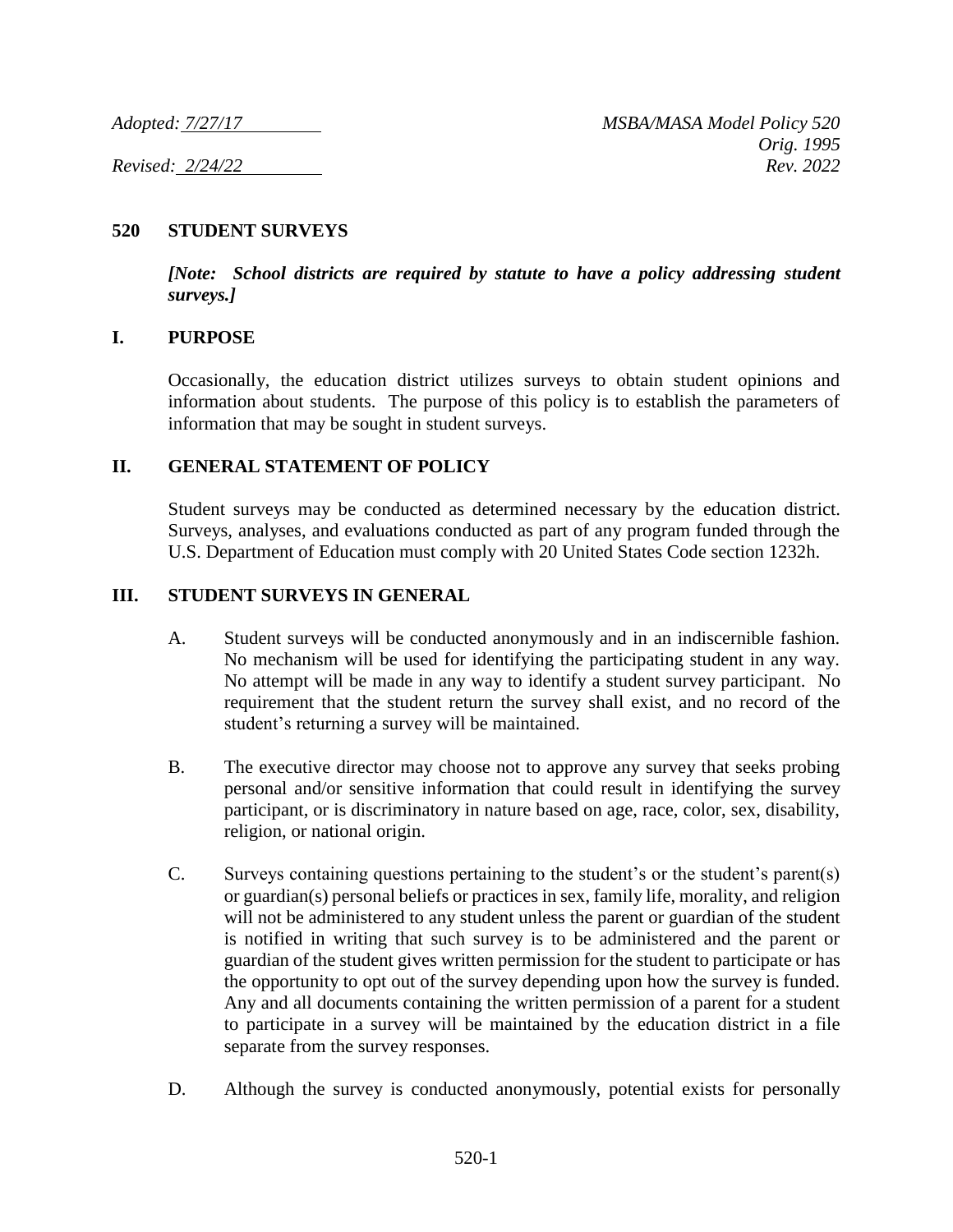identifiable information to be provided in response thereto. To the extent that personally identifiable information of a student is contained in his or her responses to a survey, the education district will take appropriate steps to ensure the data is protected in accordance with Minnesota Statutes chapter 13 (Minnesota Government Data Practices Act), 20 United States Code section 1232g (Family Educational Rights and Privacy Act) and 34 Code of Federal Regulations Part 99.

E. The education district must not impose an academic or other penalty on a student who opts out of participating in a student survey.

# **IV. STUDENT SURVEYS CONDUCTED AS PART OF DEPARTMENT OF EDUCATION PROGRAM**

- A. All instructional materials, including teacher's manuals, films, tapes, or other supplementary material which will be used in connection with any survey, analysis, or evaluation as part of any program funded in whole or in part by the U.S. Department of Education, shall be available for inspection by the parents or guardians of the students.
- B. No student shall be required, as part of any program funded in whole or in part by the U.S. Department of Education, without the prior consent of the student (if the student is an adult or emancipated minor), or, in the case of an unemancipated minor, without the prior written consent of the parent, to submit to a survey that reveals information concerning:
	- 1. political affiliations or beliefs of the student or the student's parent;
	- 2. mental and psychological problems of the student or the student's family;
	- 3. sex behavior or attitudes;
	- 4. illegal, antisocial, self-incriminating, or demeaning behavior;
	- 5. critical appraisals of other individuals with whom respondents have close family relationships;
	- 6. legally recognized privileged or analogous relationships, such as those of lawyers, physicians, and ministers;
	- 7. religious practices, affiliations, or beliefs of the student or the student's parent; or
	- 8. income (other than that required by law to determine eligibility for participation in a program or for receiving financial assistance under such program).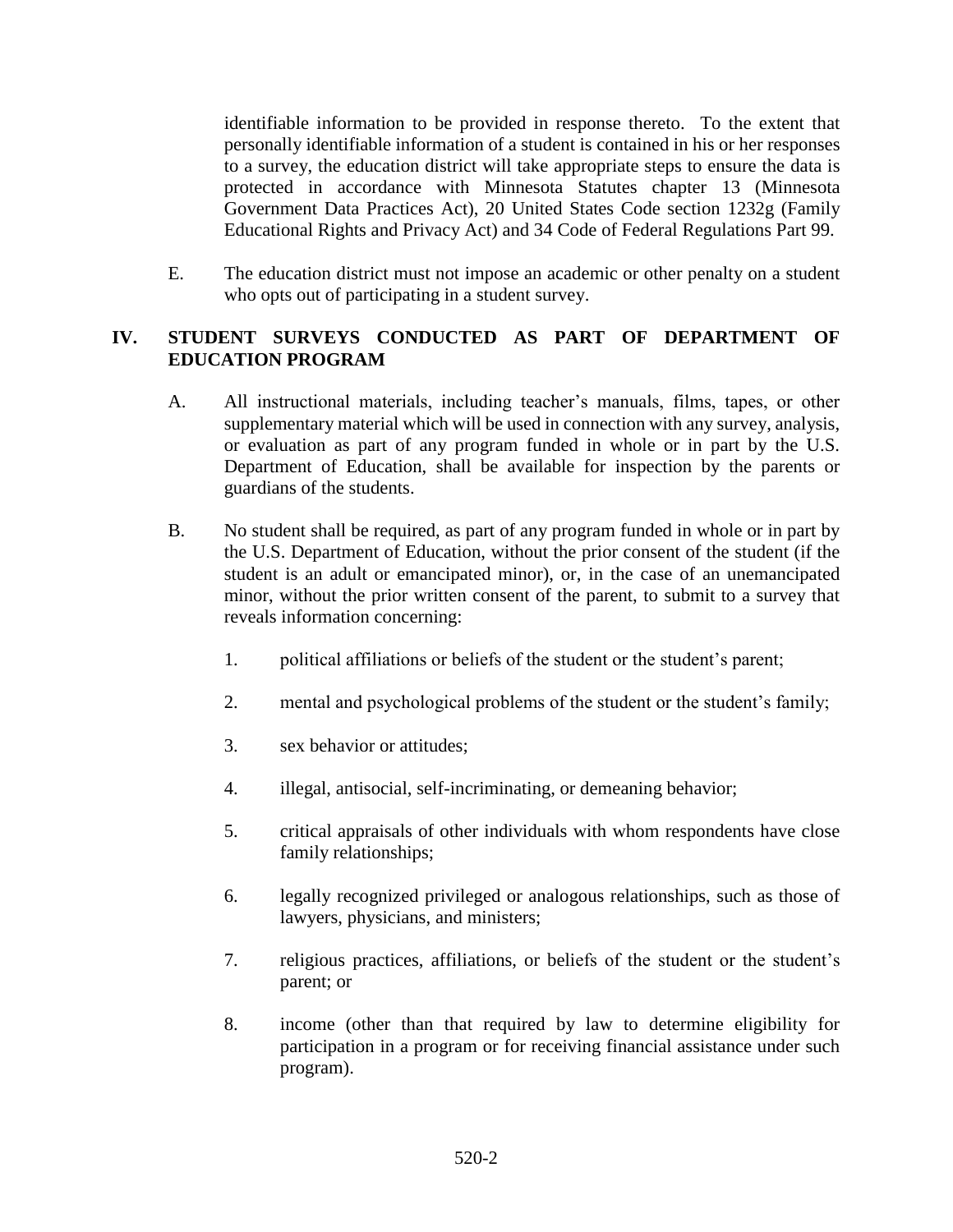- C. A education district that receives funds under any program funded by the U.S. Department of Education shall develop local policies consistent with Sections IV.A. and IV.B., above, concerning student privacy, parental access to information, and administration of certain physical examinations to minors.
	- 1. The following policies are to be adopted in consultation with parents:
		- a. The right of a parent to inspect, on request, a survey, including an evaluation, created by a third party before the survey is administered or distributed by a school to a student, including procedures for granting a parent's request for reasonable access to such survey within a reasonable period of time after the request is received.

"Parent" means a legal guardian or other person acting *in loco parentis* (in place of a parent), such as a grandparent or stepparent with whom the child lives, or a person who is legally responsible for the welfare of the child.

- b. Arrangements to protect student privacy in the event of the administration or distribution of a survey, including an evaluation, to a student which contains one or more of the items listed in Section IV.B., above, including the right of a parent of a student to inspect, on request, any such survey.
- c. The right of a parent of a student to inspect, on request, any instructional material used as part of the educational curriculum for the student and procedures for granting a request by a parent for such access within a reasonable period of time after the request is received.

"Instructional material" means instructional content that is provided to a student, regardless of format, including printed or representational materials, audio-visual materials, and materials in electronic or digital formats (i.e., materials accessible through the Internet). The term does not include academic tests or academic assessments.

- d. The administration of physical examinations or screenings that the education district may administer to a student. This provision does not apply to a survey administered to a student in accordance with the Individuals with Disabilities Education Act (20 U.S.C. § 1400, *et seq.*).
- e. The collection, disclosure, or use of personal information collected from students for the purpose of marketing or for selling that information (or otherwise providing the information to others for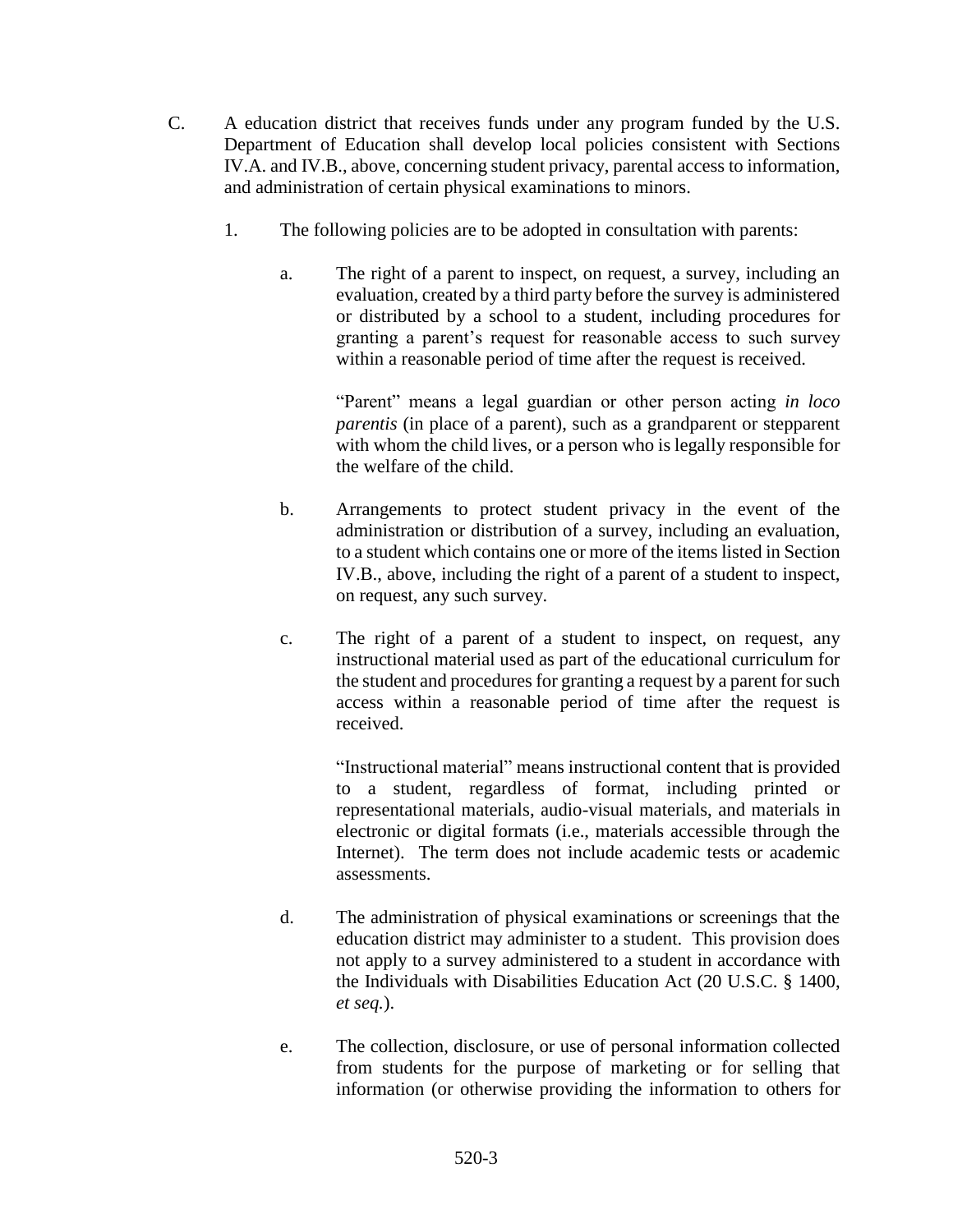that purpose), including arrangements to protect student privacy that are provided by the education district in the event of such collection, disclosure, or use.

- (1) "Personal information" means individually identifiable information including a student or parent's first and last name; a home or other physical address (including street name and the name of the city or town); a telephone number; or a Social Security identification number.
- (2) This provision does not apply to the collection, disclosure, or use of personal information collected from students for the exclusive purpose of developing, evaluating, or providing educational products or services for, or to, students or educational institutions, such as:
	- (a) college or other post-secondary education recruitment or military;
	- (b) book clubs, magazines, and programs providing access to low cost literary products;
	- (c) curriculum and instructional materials used by elementary and secondary schools;
	- (d) tests and assessments used by elementary schools and secondary schools to provide cognitive, evaluative, diagnostic, clinical, aptitude, or achievement information about students, or to generate other statistically useful data for the purpose of securing such tests and assessments and the subsequent analysis and public release of the aggregate data from such tests and assessments;
	- (e) the sale by students of products or services to raise funds for school-related or education-related activities; and
	- (f) student recognition programs.
- (3) The right of a parent to inspect, on request, any instrument used in the collection of information, as described in Section IV.C.1., Subparagraph e., above, before the instrument is administered or distributed to a student and procedures for granting a request by a parent for reasonable access to such an instrument within a reasonable period of time after the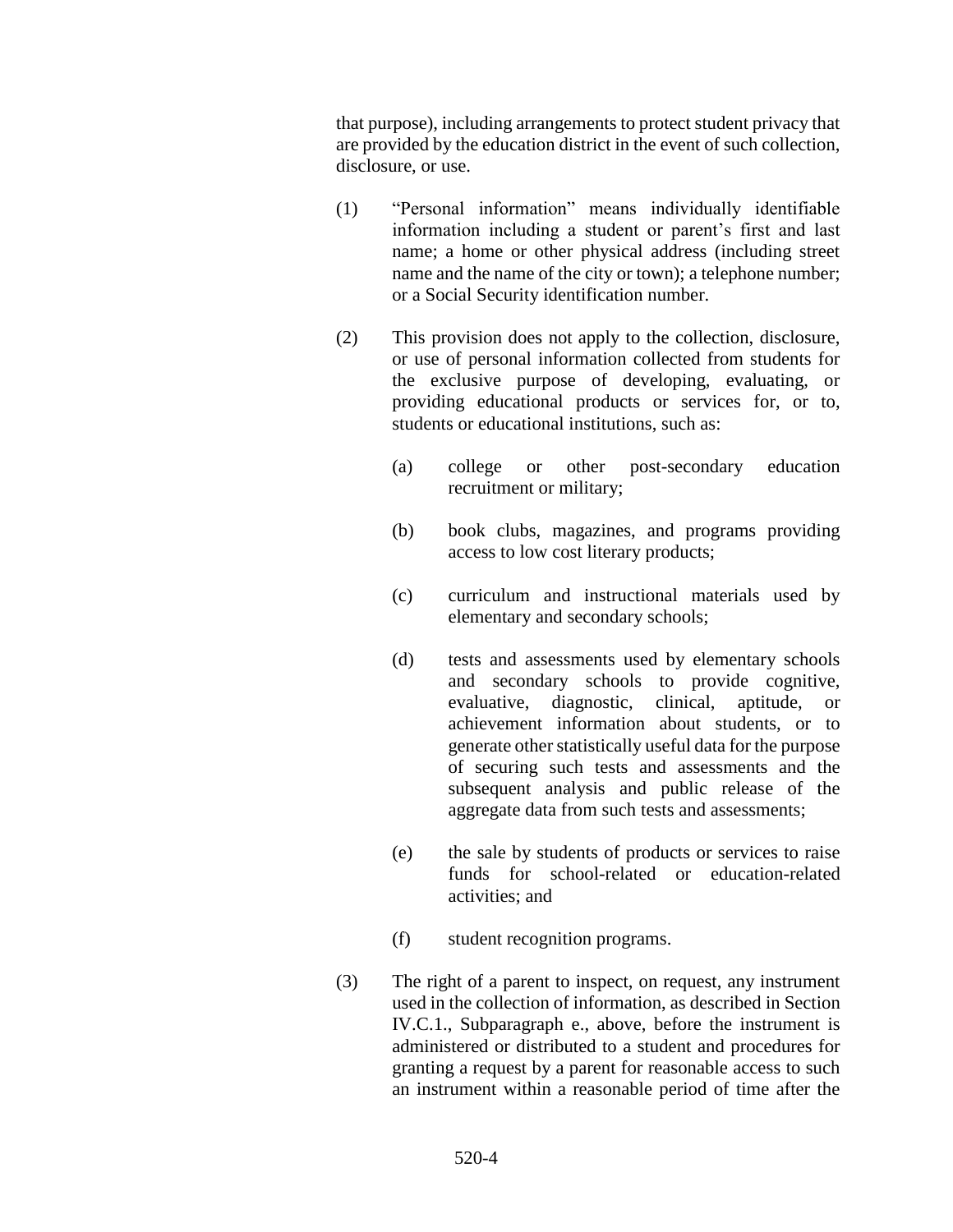#### request is received.

- 2. The policies adopted under Section IV.C., Subparagraph 1., above, shall provide for reasonable notice of the adoption or continued use of such policies directly to parents of students enrolled in or served by the education district.
	- a. The notice will be provided at least annually, at the beginning of the school year, and within a reasonable period of time after any substantive change in a policy.
	- b. The notice will provide parents with an opportunity to opt out of participation in the following activities:
		- (1) Activities involving the collection, disclosure, or use of personal information collected from students for the purpose of marketing or for selling that information, or otherwise providing that information to others for that purpose.
		- (2) The administration of any third-party survey (non-Department of Education funded) containing one or more of the items contained in Section IV.B., above.
		- (3) Any nonemergency, invasive physical examination or screening that is required as a condition of attendance, administered by the school and scheduled by the school in advance, and not necessary to protect the immediate health and safety of the student or other students.

"Invasive physical examination" means any medical examination that involves the exposure of private body parts, or act during such examination that includes incision, insertion, or injection into the body, but does not include a hearing, vision, or scoliosis screening.

- c. The notice will advise students of the specific or approximate dates during the school year when the activities in Section IV.C.2., Subparagraph b., above, are scheduled, or expected to be scheduled.
- d. The notice provisions shall not be construed to preempt applicable provisions of state law that require parental notification and do not apply to any physical examination or screening that is permitted or required by applicable state law, including physical examinations or screenings that are permitted without parental notification.